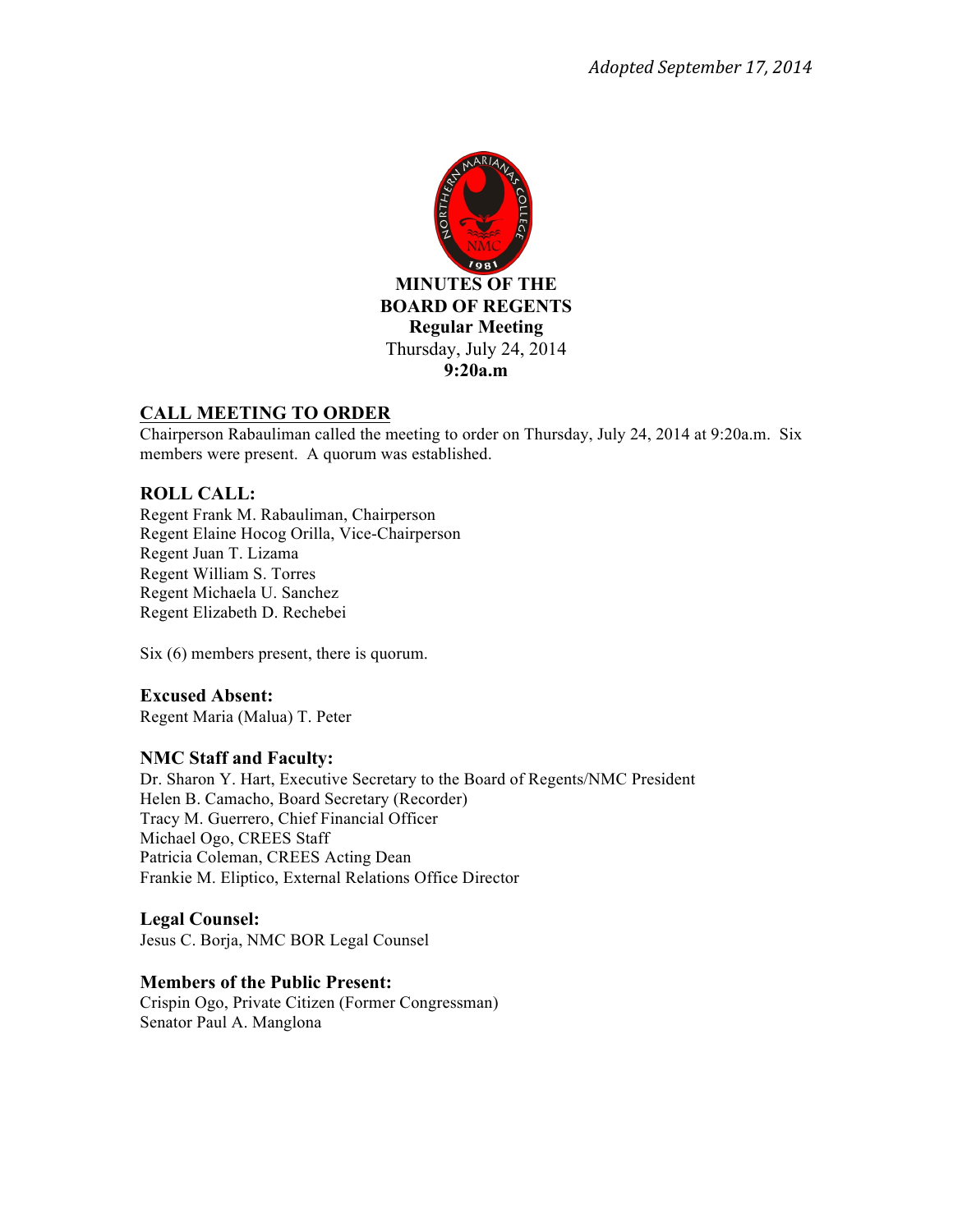# **REVIEW AND ADOPTION OF AGENDA**

Regent Orilla motioned to adopt the agenda and seconded by Regent Sanchez. At this time, Regent Torres made a subsidiary motion to add an agenda at the appropriate time. All members agreed and voted to adopt the agenda as amended.

# **REVIEW AND ADOPTION OF MINUTES**

# **May 23, 2014 Meeting Minutes**

Regent Torres motioned to table the minutes at this time. There were no objections, the motion passed. This item is tabled.

# **PUBLIC COMMENT PERIOD**

- Mr. Crispin Ogo was present to speak before the board but was unable to deliver his address due to a procedural matter and instead submitted a letter for the board's consideration.
- Senator Paul A. Manglona acknowledged the board procedure and asked to provide some comments. He shared his concerns on behalf of the citizens and especially the farmers on Rota. He urged the board to take up the issue on the matter of the CREES Director.
- Chairperson Rabauliman provided some comments and commended the college for its accomplishments with respect to the 6-year accreditation recently. He thanked everyone for the hardwork and dedication of the employees. Dr. Hart also thanked the college especially with the substantive change of adding a 4-Year Business degree program.

# **STANDING COMMITTEE REPORTS**

# • **Fiscal Committee – Regent Torres provided a report. He highlighted the following items.**

- 1. NMC FY2015 Budget: Budget hearing at the House of Representatives held on May 30, 2014.
- 2. NMC Facilities Report: Met on several occasions to follow up on Implementation of the facilities plan since 2011 to date.
- 3. NMC FY2013 Draft Audit Report: A special meeting was held o June 30, 2014 on the FY2013 financial audits. BOR action that NMC begin instituting procedural safeguard in existing and new board policy.
- 4. NMC Foundation: Met with Joint NMC/GCC/UOG Foundations in Guam

# • **Program Committee – Regent Elizabeth D. Rechebei provided a report. She highlighted the following items.**

- 1. Degree Completion Rates: Monitoring course completion rates FA2008 to SU2013 for PR2013
- 2. Benchmarks: College completion agenda benchmarks
- 3. Performance Funding: Committee recommends that the board review comprehensive reports and that they be incorporated as part of the minutes for the Regular Board meeting.
- 4. Daito Bunka Agreement: Update was provided. Agreement expected to be signed by Daito Bunka around August or September of this year.
- 5. Ongoing Agreements/Relationships with NMC: Report was provided at the meeting. NMC has several beneficial relationships with various institutions and organizations as listed. Committee requested for an updated report to share with the members. The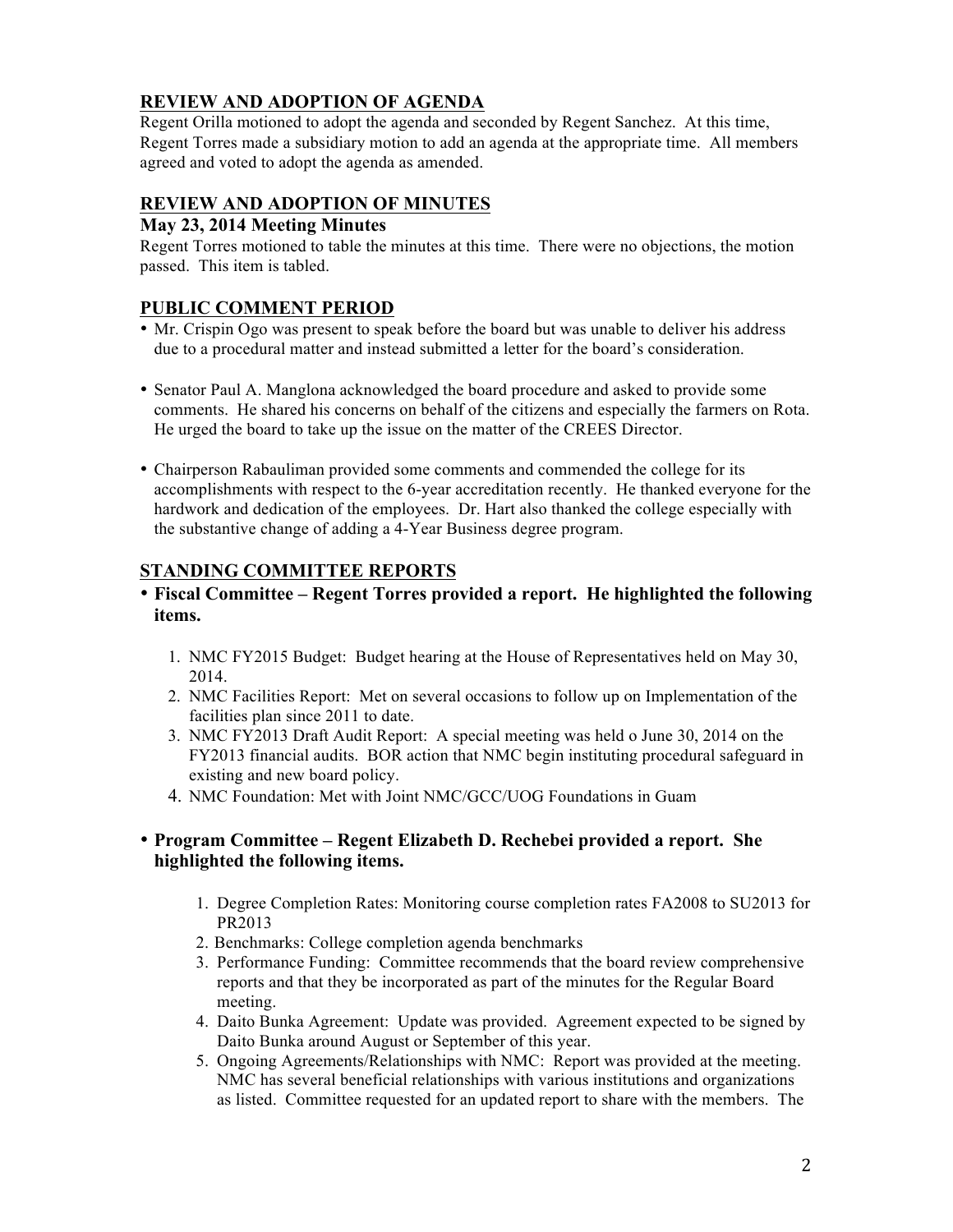committee encourages relationships that benefit the college, especially students. NMC is doing well in this regard.

- 6. NMC enrollment stats per course offerings for last academic cycle with completion/achievement levels, per course at NMC.
- 7. Projected or actual enrollment for new academic year by course/program: Report was provided at the meeting. NMC presented excellent data on enrollment prior to previous prior to previous academic year and projections, achievement levels per course, and related statistics.
- 8. Land Grant Program: The committee requested the report to be presented at the Regular Board meeting. Land Grant will present a PPT.
- 9. Student Management System: The management system will be tested over the next months and will be ready for full implementation by January 2015. In the meantime, the staff will be trained on how to use the system.
- 10. NMC/PSS Joint Board Agreement: Agreement was signed by PSS but there were minor errors in the agreement. NMC will request for corrections before signing.
- 11. Board Policy No. 4016 Student Grievance Process: Committee requested NMC to revisit this recommendation. This item was tabled.
- 12. WICHE Update: The staff explained the benefits of WICHE that could be gained from being a member. Several staff members are now fully involved in some of the programs at WICHE is also receiving professional development training as well as serving in committees related to national education issues. The funding for the WICHE membership is coming from the Office of the Governor. Members are appointed by the governor (Pres. Hart, Lt. Gov. Hofschneider, and Joshua Sasamoto).
- 13. NCLEX RN Pass Rate & Kaplan Nursing Partnership Proposal: The committee requested this to be presented at the Regular Board Meeting.

# • **Personnel Committee – Regent Juan T. Lizama provided a report. He noted the following important items.**

- 1. Board Policy No. 6000 Compensation: The committee tasked the college to look into the concerns of the policy in terms of classification and the implementation.
- 2. Organizational Chart: The committee reviewed the chart and hopes to present it to the full board at its next meeting.
- 3. Scholar Rescue fund proposal: The committee reviewed the proposal and will let the full board decide.

Regent Torres motioned to amend the agenda to include the Audit under New Business and seconded by Regent Orilla. The motion passed.

**Workforce Development**: The report is pending and will be discussed at the next meeting.

# **CREES Program Report**

Patricia Coleman, Acting Dean of CREES provided a brief presentation. She introduced the staff of the CREES department. Ms. Coleman provided an overall program summary. She highlighted some important areas of the department:

- Community Resource Development
- 4-H Program
- Plant Pathology/Crop Improvement
- Entomology
- Agriculture section
- Family and Consumer Sciences section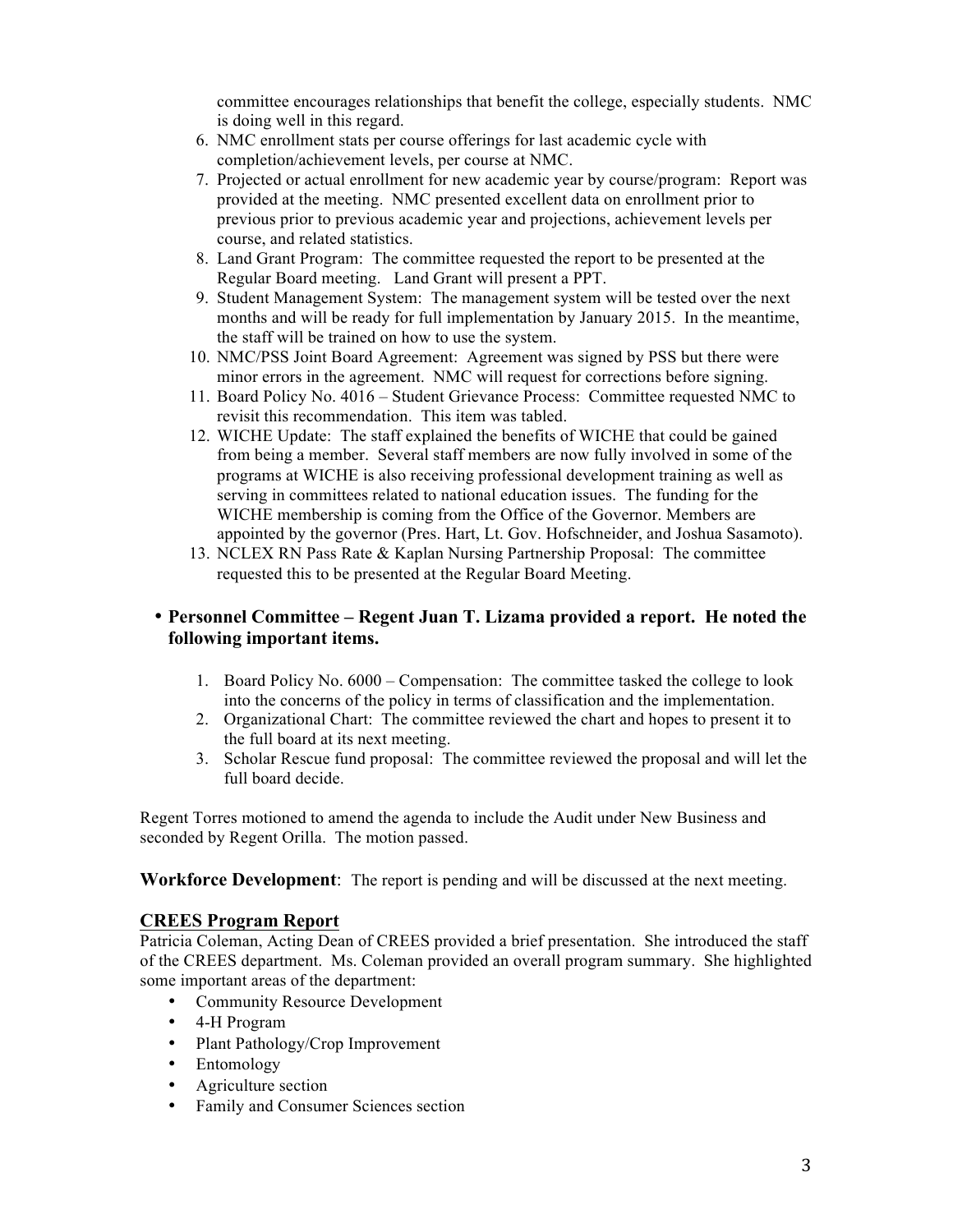- Primarily funded through the USDA-HATCH (Research focus funding)
- Smith-Lever Funding Extension focused funding
- Food Safety Extension Program
- Food and Nutrition Education Program
- Expanded Food and Nutrition Education Program
- Diet, Physical Activity, and Health/Childhood Obesity
- Competitive Grants: Children Healthy Living Project; Rabbitfish Development Project; Tilapia Feed Production Using Local ingredients
- Western SARE PDP Program
- USDA-Cooperative Agriculture Pest Survey

Break called at 11:00a.m. Break ended at 11:10a.m. Chairperson Rabauliman called the meeting back to order.

### **Kaplan Nursing Northern Marianas College Partnership Proposal**

Rosa Tudela, Nursing Department presented the Kaplan Nursing Northern Marianas College partnership proposal. The goal of the proposal is to provide NMC nursing students the opportunity to prepare for the NCLEX-RN review course. A copy of the proposal was provided.

Lunch Break called at 12:03p.m. Lunch ended at 1:50p.m. Chairperson Rabauliman called the meeting back to order.

# **OLD BUSINESS:**

**Board Policy No. 6000 – Compensation** 

No action, remain in committee.

# **Board Policy No. 7012 – Tuition and Fees**

No action, remain in committee.

#### **NMC/PSS Board Joint Agreement**

No action needed. Make minor corrections and route to BOR Chair/President Hart's signature.

# **Board Policy No. 4016 – Student Grievance Process**

Tabled for further review.

#### **Board Policy No. 7003 – Financial Accounts**

Consent agenda only. The committee has made its review for this cycle. Approve the existing policy with no changes.

#### **Board Policy No. 7004 – Reimbursement of Expenses**

Consent agenda only. The committee has made its review for this cycle. Approve the existing policy with no changes.

# **Board Policy No. 7011 – Accounting**

Consent agenda only. The committee has made its review for this cycle. Approve the existing policy with no changes.

#### **Board Policy No. 7015 – Tuition Waivers**

First reading only, no action taken. Policy remains with the fiscal committee.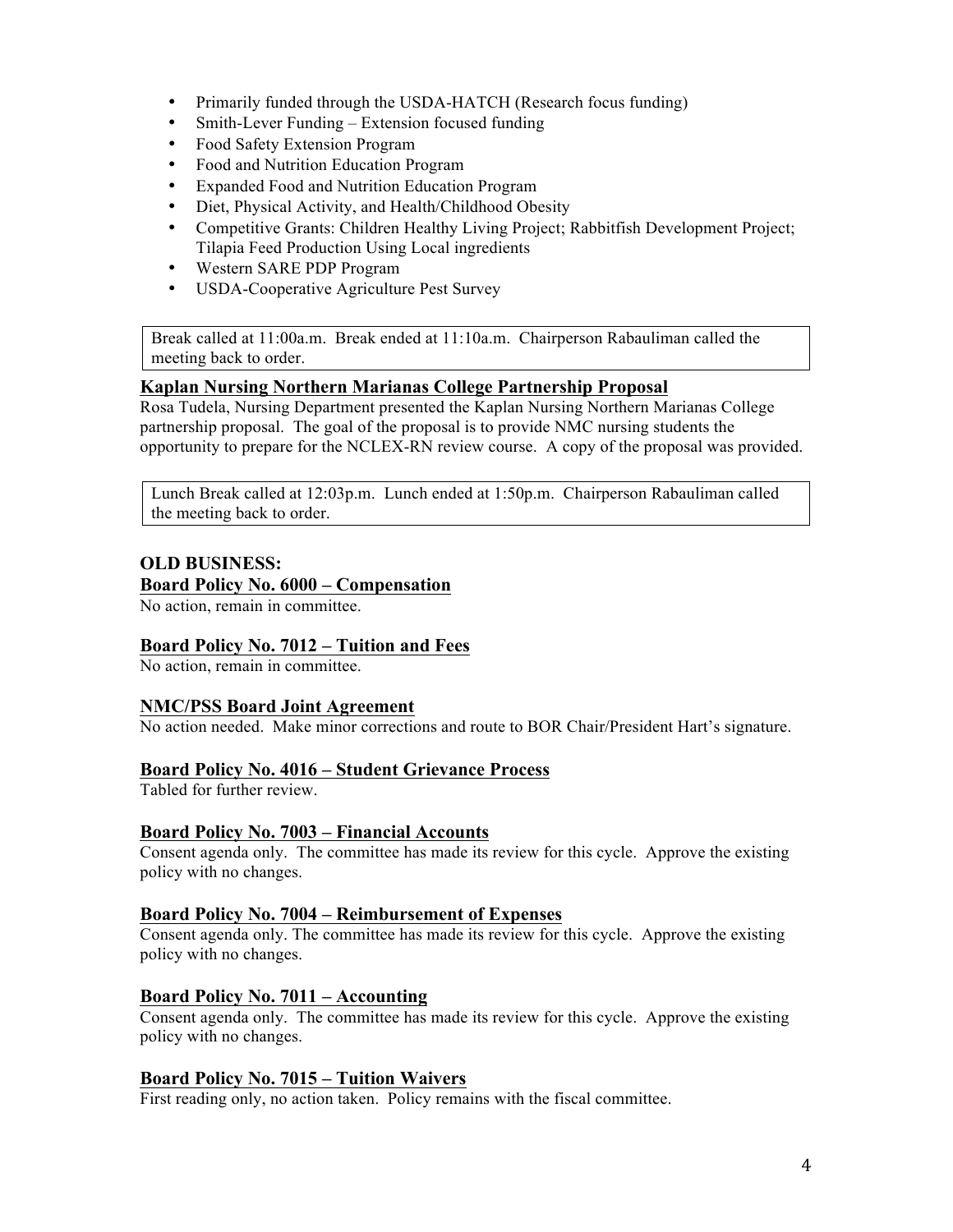# **Audit of Financial Statements**

Regent Torres, Fiscal Committee Chairperson provided a report. He talked about the importance of the auditor meeting the deadline for the report; formulate comprehensive strategy on certain compliance test; asset depreciation; indirect costs; internal control and doubtful accounts. The final Audit of financial statements is uploaded.

# **NMC EXECUTIVE REPORTS**

# **President's Report:**

President Hart provided an update on accreditation matters. She noted the following:

- 1. Policies that NMC must follow with both ACCJC and WASC Senior
- 2. Reviewed the Policy on Independent Governing Boards
- 3. WASC Accreditation Update Amanda Allen, Accreditation Liaison Officer provided an update on ongoing activities with NMCs recent acceptance by WASC Senior. She highlighted some important and crucial matters.
	- a. Accreditation Review Team meeting working on making a two-year plan. Interim report due in two years.
	- b. Reviewed WASC Senior Commission's recommendation for the college to be reporting in 2017.
	- c. Research and Data
	- d. Assessment of Learning General Ed. Outcomes
	- e. Student Success and Benchmarks
	- f. Substantive Change report confirming the Bachelor's Degree Business Program.
	- g. Requirements for the website: Credit Hour Policy College Hour; Student Grievance Policy

# **CFAO Report:**

Tracy Guerrero, CFO provided a report on the college's current financial status as of July 2014. She highlighted the following:

- 1. FY2014 YTD Revenues Over Expenditures as of 7/22/14.
- 2. FY2014 YTD Revenues by Type as of 7/22/14.
- 3. FY2014 YTD Anticipated Operations Budget Shortfall as of 7/22/14.
- 4. FY2014 YTD Operations Budget Variance

Overall, the college has made a lot of adjustments and continues to monitor the finances very closely to meet its financial obligations. CFO Guerrero states that the college is in a positive situation and does not anticipate ending the fiscal year in a deficit.

# **Legislative Updates**

Frankie Eliptico, External Relations Office Director provided an update. He provided a summary sheet of all the legislative activities that involve the college in some way. More recently, the college submitted three particular pieces of legislation, which is noted in the sheet. President Hart and members of the college management team attended the House Committee on Ways and Means budget hearing re: NMC Budget. Dr. Hart did provide public comments and subsequently the House passed it. House Bill No. 18-201 (Appropriations Budget for fY2015) now heads to the Senate. Additionally, Senate Bill 18-33, which aims to allow elected officials who waive their salaries to redirect the funds to a municipal scholarship of their office. NMC submitted written comments to the House Committee on Education on April 25, 2014.